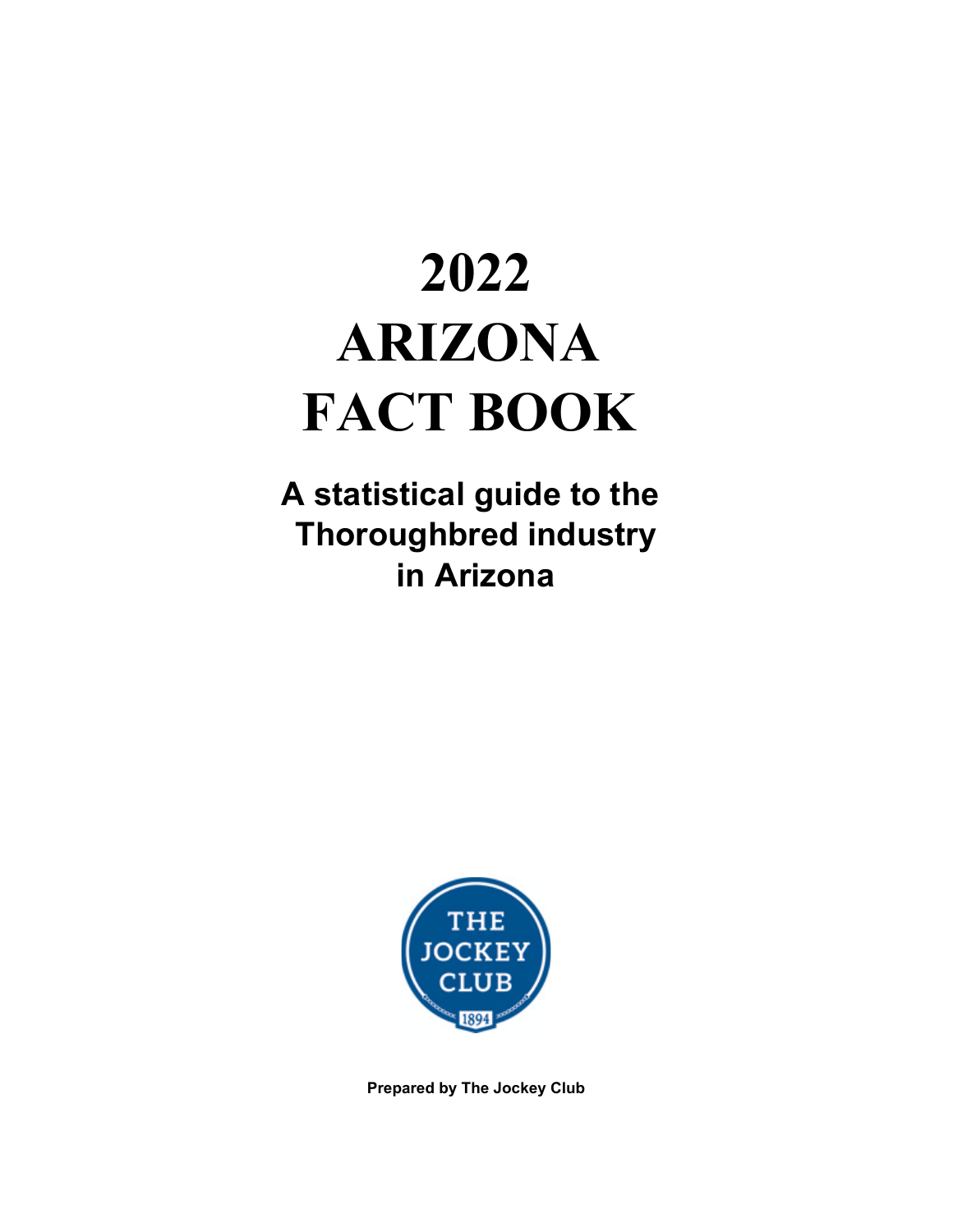#### **Preface**

This report has been compiled as an industry service by The Jockey Club with the intent of shedding some statistical light on the Thoroughbred industry in ARIZONA and, in particular, trends that have evolved over the past two decades. It contains sections on breeding, racing and auction sales. Statistics within the breeding section and those pertaining to racing performance by foaling year are updated on a regular basis. Statistics contained herein are provided courtesy of The Jockey Club, The Jockey Club Information Systems Inc. and Equibase Company LLC. Information pertaining to stallions, mares bred and foal crops are maintained in The Jockey Club's pedigree database and reflect information submitted to the Registry by owners and breeders throughout North America as of the date listed on the page. Information pertaining to races, purses, starters, starts and field size are maintained in the Equibase Company database as collected and reported by chartcallers at tracks throughout North America. Information pertaining to the number of weanlings, yearlings and 2-year-olds sold at auction, gross sales, average price and median price are maintained in the equineline.com database of The Jockey Club Information Systems. Since 2005, Canadian purses have been converted to their equivalent amount in U.S. funds.

Many other statistics about the Thoroughbred industry can be found in The Jockey Club's Online Fact Book (jockeyclub.com/factbook.asp). The Jockey Club is dedicated to the improvement of Thoroughbred breeding and racing and serves as the breed registry for North American Thoroughbreds.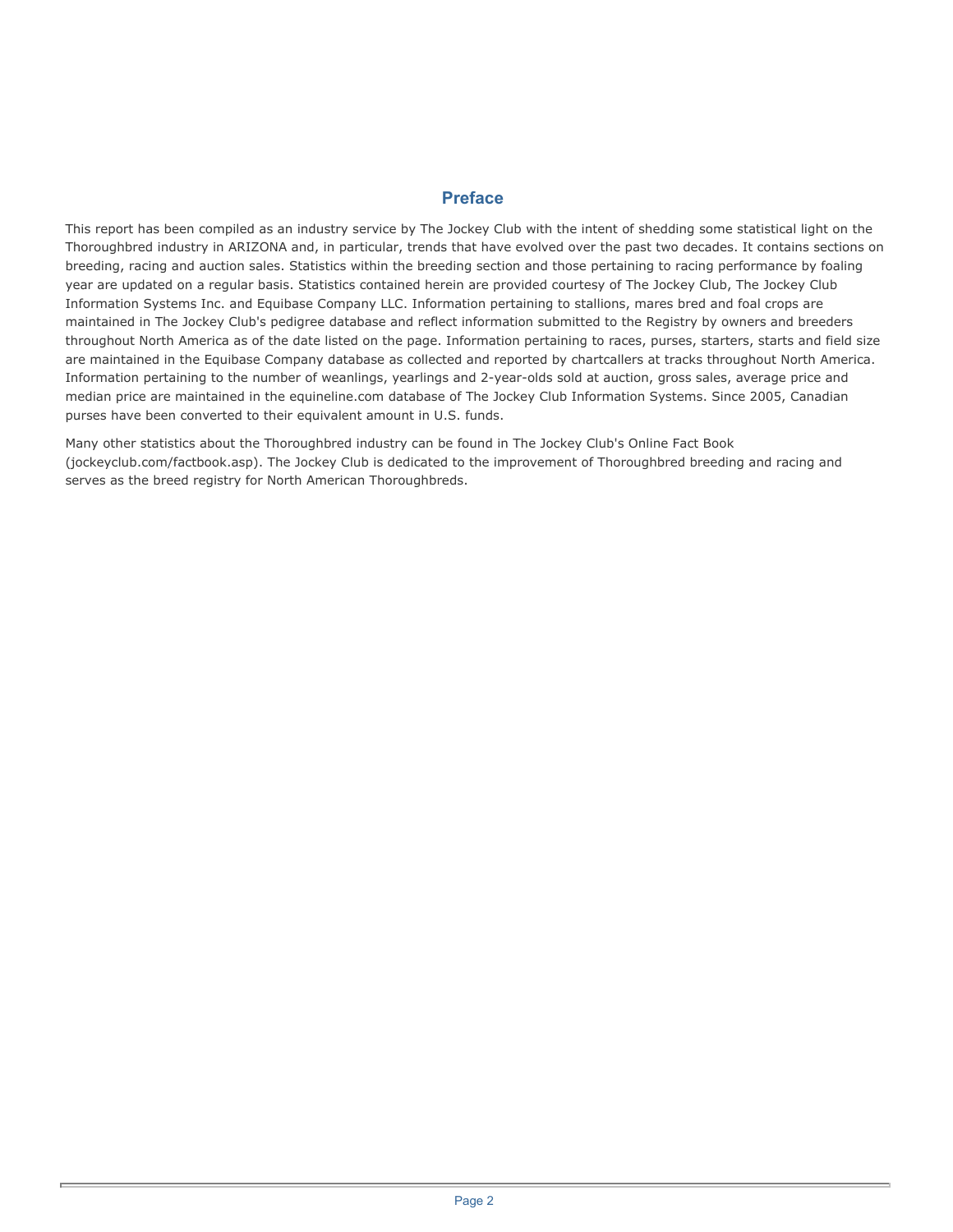#### **Arizona Fact Book - Table of Contents**

#### **Breeding Section**

| Annual Mares Bred to Arizona Stallions           |   |
|--------------------------------------------------|---|
| Annual Arizona Registered Foal Crop              | 5 |
| Foaling Area of Arizona-Sired Registered Foals   | 6 |
| Conception Area of Arizona-Bred Registered Foals |   |

#### **Racing Section**

| Arizona Racing Overview                                 |                 |
|---------------------------------------------------------|-----------------|
| Arizona-Bred Racing Statistics by Racing Year           | 9               |
| Arizona-Bred Racing Statistics by Foaling Year          | 10.             |
| Arizona-Bred Starters and Starts: In-State/Out-of-State | 11              |
| Percentage of Arizona-Bred Earnings by Racing Area      | 12 <sup>2</sup> |

#### **Sales Section**

| Auction Results for Arizona-Bred Weanlings   | 13 |
|----------------------------------------------|----|
| Auction Results for Arizona-Bred Yearlings   | 14 |
| Auction Results for Arizona-Bred 2-Year-Olds | 15 |

*Bred (Area Foaled): The term "bred" is sometimes used to describe the location where a foal was born, e.g., Kentucky bred (born in Kentucky) or New York bred (born in New York).* 

Copyright © 2022 The Jockey Club. All rights reserved.

No part of this publication may be reproduced, stored in a retrieval system, or transmitted in any form or by means electronic, mechanical, photographic, magnetic or otherwise, without prior written permission of the publisher.

Data provided or compiled by The Jockey Club generally are accurate, but occasionally errors occur as a result of incorrect data received from others, mistakes in processing, and other causes. Therefore, The Jockey Club makes no representations or warranties, expressed or implied, including those of merchantability, accuracy, timeliness or fitness for a particular purpose as to any matter whatsoever, including, but not limited to, the accuracy of any information, product, program or service furnished hereunder. By using the information, product, program or service furnished hereunder, you accept the information, product, program or service "AS IS." Your use of the information, product, program or service CONTAINED HEREIN is at your own risk and you assume full responsibility and risk of loss resulting from use thereof. THE JOCKEY CLUB SHALL NOT HAVE ANY RESPONSIBILITY OR LIABILITY ARISING FROM THE USE OF THE INFORMATION, PRODUCTS, PROGRAMS OR SERVICES FURNISHED HEREUNDER.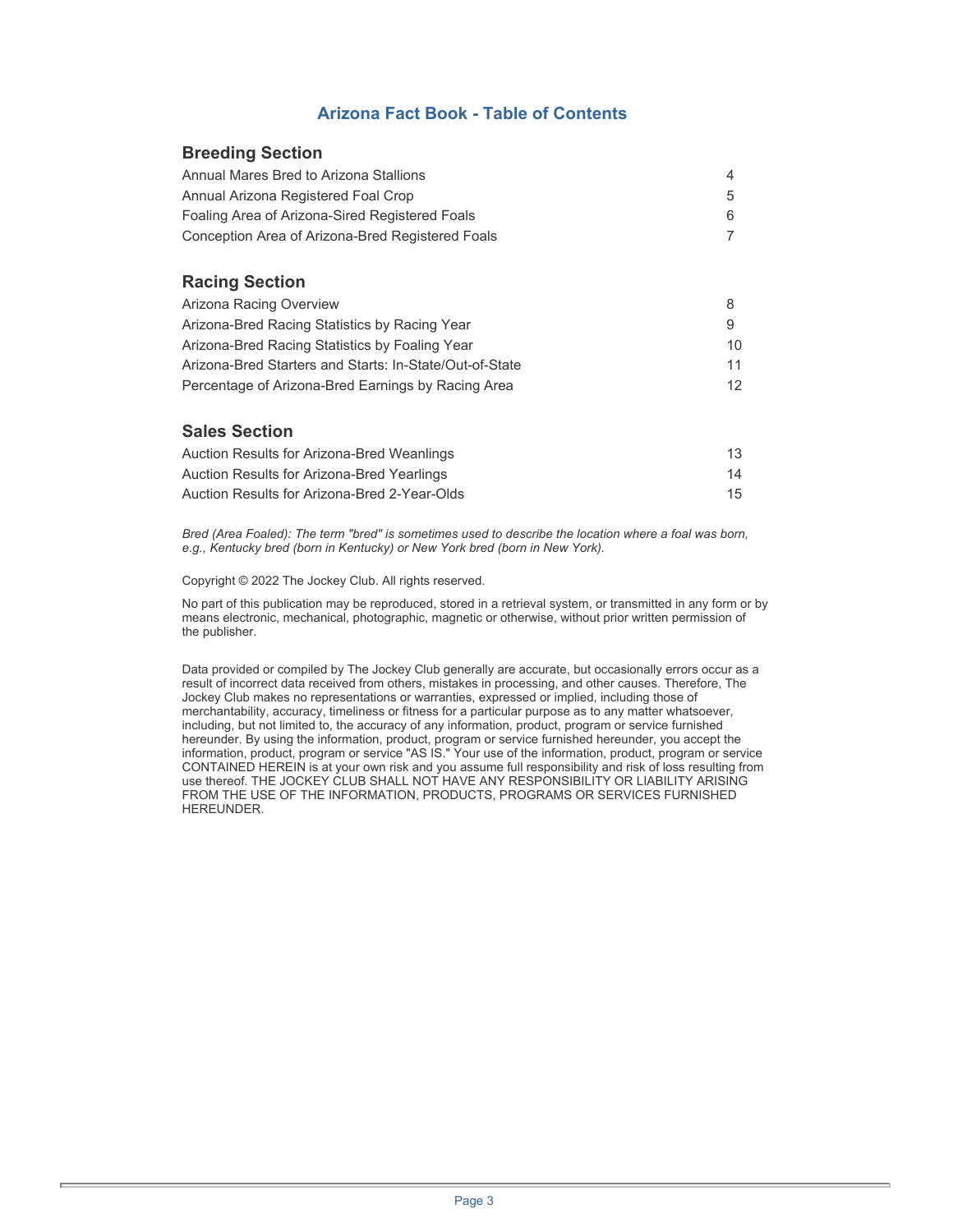

#### Annual Mares Bred to Arizona Stallions

| <b>Year</b> | <b>Mares</b><br><b>Bred</b> | <b>Pct. of NA</b> | <b>Stallions</b> | <b>Pct. of NA</b> | Avg.<br><b>Book Size</b> | Avg. NA<br><b>Book Size</b> |
|-------------|-----------------------------|-------------------|------------------|-------------------|--------------------------|-----------------------------|
| 2001        | 469                         | 0.7               | 77               | 1.7               | 6.1                      | 13.7                        |
| 2002        | 551                         | 0.9               | 71               | 1.6               | 7.8                      | 14.1                        |
| 2003        | 566                         | 0.9               | 67               | 1.5               | 8.4                      | 14.2                        |
| 2004        | 532                         | 0.8               | 65               | 1.5               | 8.2                      | 14.6                        |
| 2005        | 565                         | 0.9               | 57               | 1.3               | 9.9                      | 15.1                        |
| 2006        | 582                         | 0.9               | 69               | 1.7               | 8.4                      | 15.5                        |
| 2007        | 508                         | 0.8               | 61               | 1.6               | 8.3                      | 15.8                        |
| 2008        | 429                         | 0.8               | 61               | 1.7               | 7.0                      | 15.6                        |
| 2009        | 356                         | 0.7               | 57               | 1.7               | 6.2                      | 14.9                        |
| 2010        | 348                         | 0.8               | 53               | 1.7               | 6.6                      | 14.2                        |
| 2011        | 289                         | 0.7               | 41               | 1.5               | 7.0                      | 14.2                        |
| 2012        | 217                         | 0.6               | 34               | 1.3               | 6.4                      | 14.7                        |
| 2013        | 223                         | 0.6               | 42               | 1.7               | 5.3                      | 15.5                        |
| 2014        | 141                         | 0.4               | 25               | 1.1               | 5.6                      | 16.5                        |
| 2015        | 129                         | 0.3               | 21               | 1.0               | 6.1                      | 18.1                        |
| 2016        | 105                         | 0.3               | 19               | 1.0               | 5.5                      | 18.4                        |
| 2017        | 114                         | 0.3               | 25               | 1.3               | 4.6                      | 18.2                        |
| 2018        | 92                          | 0.3               | 15               | 0.9               | 6.1                      | 18.7                        |
| 2019        | 136                         | 0.4               | 20               | 1.2               | 6.8                      | 19.0                        |
| 2020        | 102                         | 0.3               | 17               | 1.1               | 6.0                      | 19.6                        |
| 2021        | 94                          | 0.3               | 11               | 0.9               | 8.5                      | 23.3                        |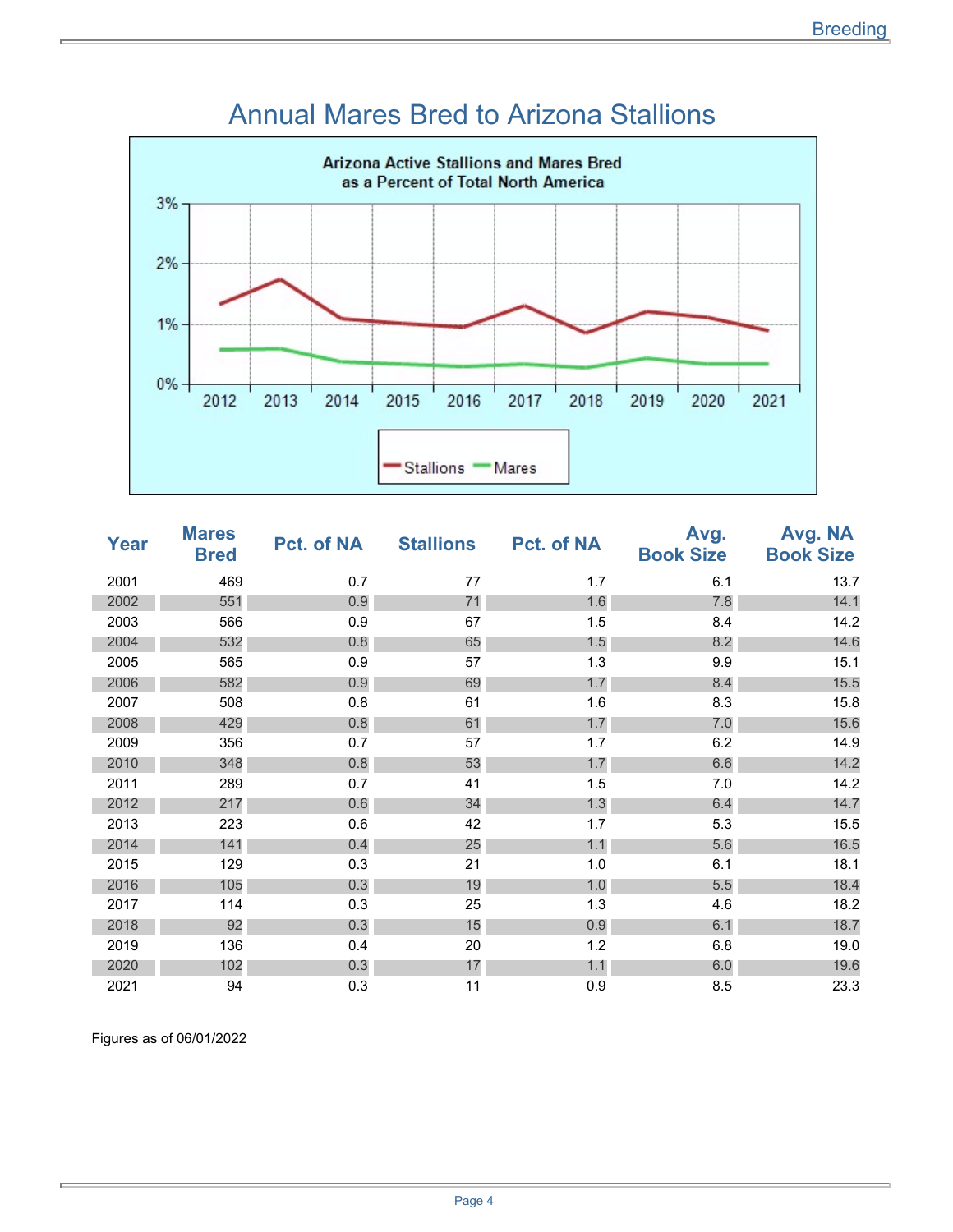

# Annual Arizona Registered Foal Crop

| <b>Crop</b><br>Year | <b>Arizona</b> | <b>North</b><br><b>America</b> | Pct. of<br><b>NA Crop</b> |
|---------------------|----------------|--------------------------------|---------------------------|
| 2000                | 340            | 37,755                         | 0.9                       |
| 2001                | 350            | 37,901                         | 0.9                       |
| 2002                | 314            | 35,978                         | 0.9                       |
| 2003                | 357            | 37,067                         | 1.0                       |
| 2004                | 360            | 37,949                         | 0.9                       |
| 2005                | 381            | 38,365                         | 1.0                       |
| 2006                | 363            | 38,104                         | 1.0                       |
| 2007                | 335            | 37,499                         | 0.9                       |
| 2008                | 298            | 35,274                         | 0.8                       |
| 2009                | 257            | 32,364                         | 0.8                       |
| 2010                | 202            | 28,420                         | 0.7                       |
| 2011                | 228            | 24,939                         | 0.9                       |
| 2012                | 168            | 23,542                         | 0.7                       |
| 2013                | 128            | 23,248                         | 0.6                       |
| 2014                | 124            | 23,001                         | 0.5                       |
| 2015                | 118            | 23,045                         | 0.5                       |
| 2016                | 97             | 22,680                         | 0.4                       |
| 2017                | 102            | 22,249                         | 0.5                       |
| 2018                | 93             | 21,259                         | 0.4                       |
| 2019                | 97             | 20,433                         | 0.5                       |
| 2020                | 114            | 20,500 *                       | 0.6                       |

\* Estimated figure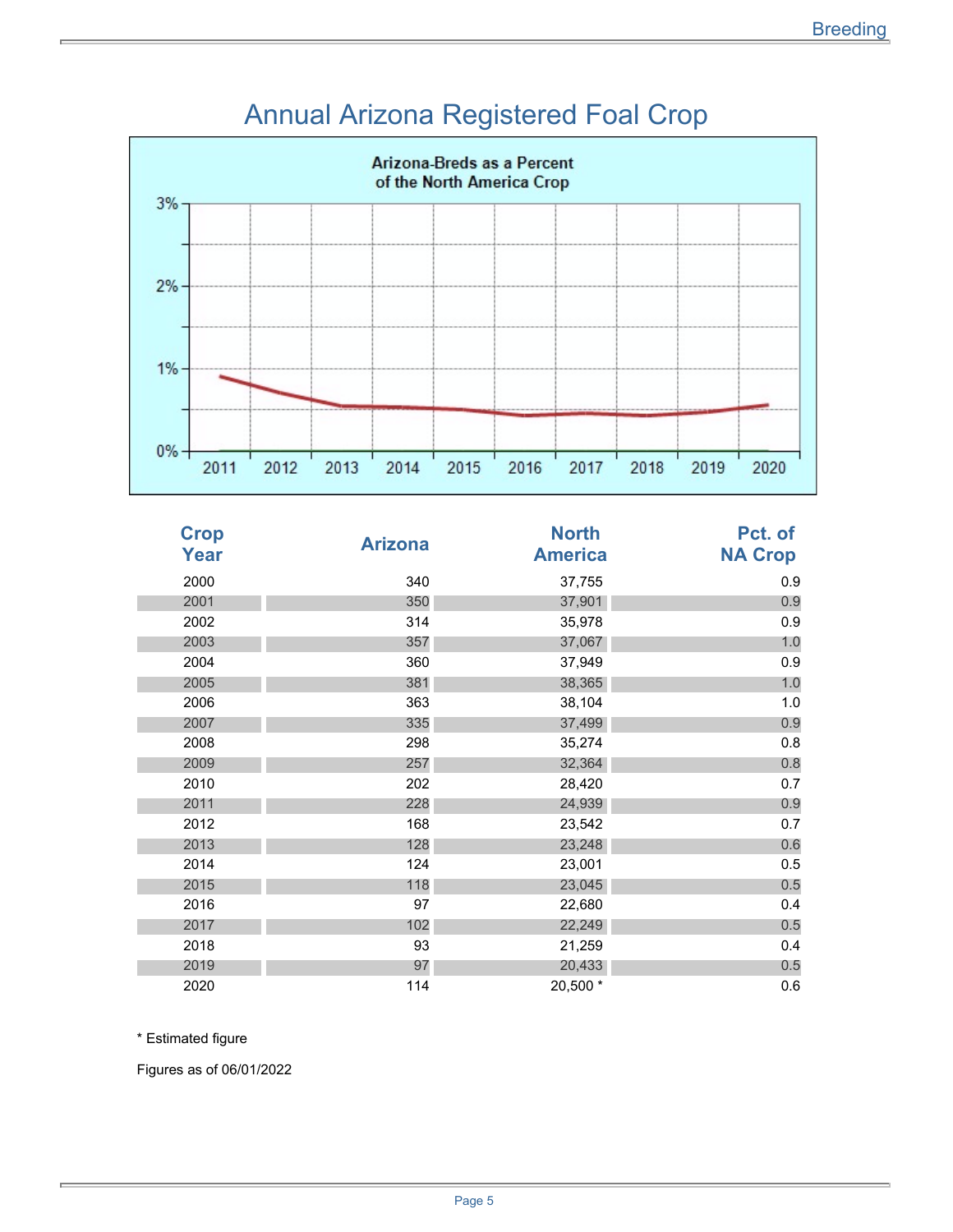### Foaling Area of Arizona-Sired Registered Foals

#### **Crop Year**

| <b>Foaling Area</b> | 2020 | 2019     | 2018 | 2017 | 2016 |
|---------------------|------|----------|------|------|------|
| AZ                  | 78   | 59       | 57   | 61   | 56   |
| <b>AR</b>           | 2    |          |      |      | 0    |
| CO                  | 2    | 2        | 3    | 4    | 5    |
| CA                  |      |          |      |      | 3    |
| <b>WA</b>           |      | $\Omega$ | 0    | O    | 3    |
| IN                  |      |          |      |      | O    |
| KY                  | 0    | $\Omega$ | 0    |      | 2    |
| <b>MN</b>           |      |          | 2    | 3    |      |
| <b>Total</b>        | 84   | 63       | 68   | 70   | 70   |

Note: Figures include only foals born in the U.S., Canada and Puerto Rico. Ranked by number of registered foals in 2020 Figures as of 06/01/2022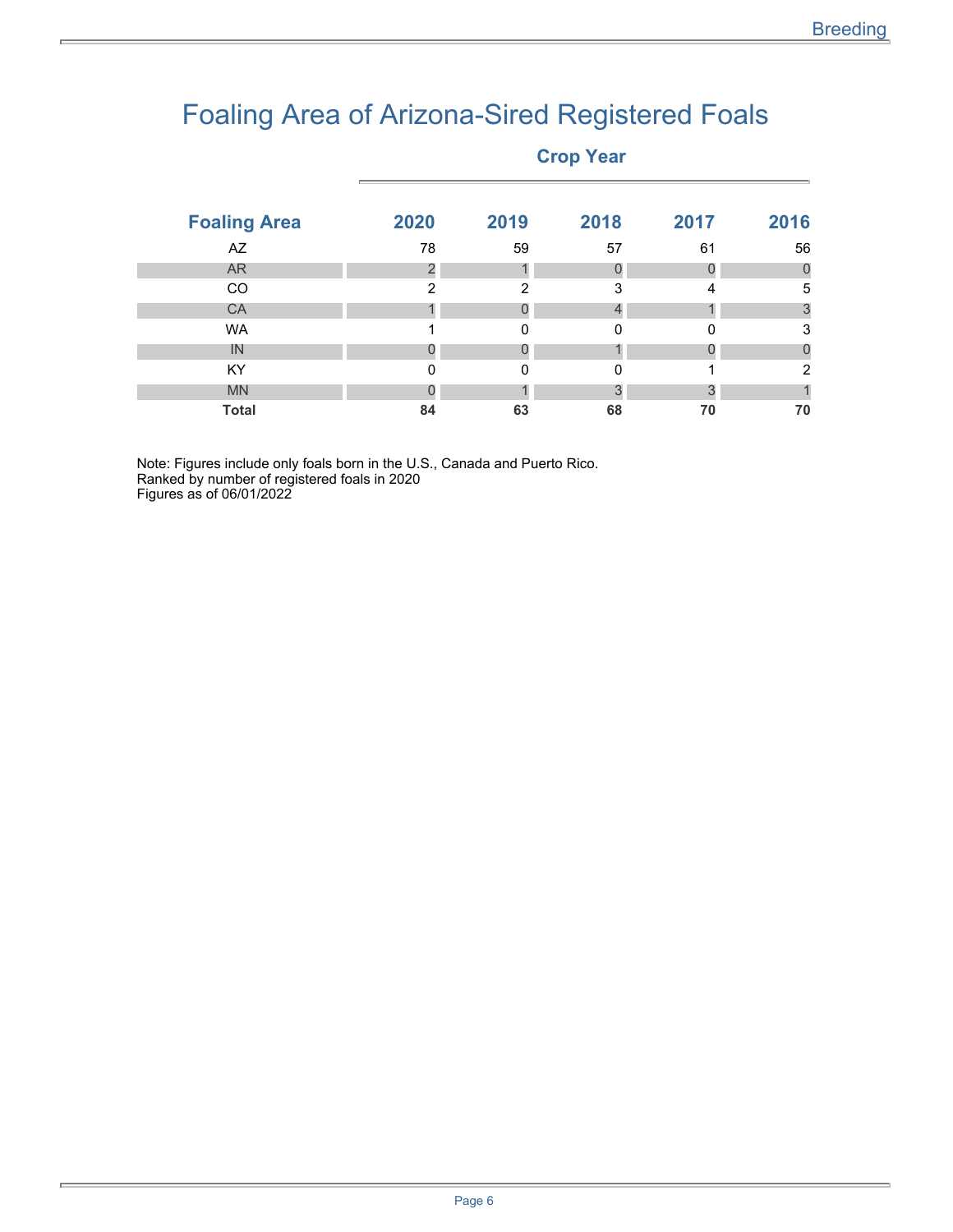### Conception Area of Arizona-Bred Registered Foals

**Crop Year** 

| <b>Conception Area</b> | 2020           | 2019           | 2018           | 2017             | 2016     |
|------------------------|----------------|----------------|----------------|------------------|----------|
| AZ                     | 78             | 59             | 57             | 61               | 56       |
| CA                     | 20             | 17             | 21             | 8                | 16       |
| KY                     | 9              | 10             | 0              | 16               | 11       |
| ID                     | $\mathfrak{S}$ | 5              | 5              | $\boldsymbol{8}$ | 7        |
| UT                     | $\overline{2}$ | $\overline{2}$ |                | 3                | 0        |
| <b>WA</b>              |                | 0              | 0              |                  |          |
| CO                     |                | 1              | 0              | $\overline{2}$   |          |
| AB                     | 0              | 1              | $\overline{0}$ | $\overline{0}$   | 3        |
| MT                     | 0              | 0              | $\overline{4}$ | $\overline{2}$   | 0        |
| <b>NM</b>              | O              |                | 0              |                  | 0        |
| ON                     | $\Omega$       | 1              | $\mathbf 0$    | $\Omega$         | $\Omega$ |
| <b>OR</b>              | 0              | O              | 5              | $\Omega$         | 0        |
| <b>SK</b>              | $\mathbf{0}$   | $\mathbf 0$    | $\mathbf 0$    | 0                |          |
| <b>TX</b>              |                |                |                |                  |          |
| <b>Total</b>           | 114            | 97             | 93             | 102              | 97       |

Note: Figures include only foals conceived in the U.S., Canada and Puerto Rico and where the conception area is known. Ranked by number of registered foals in 2020. Figures as of 06/01/2022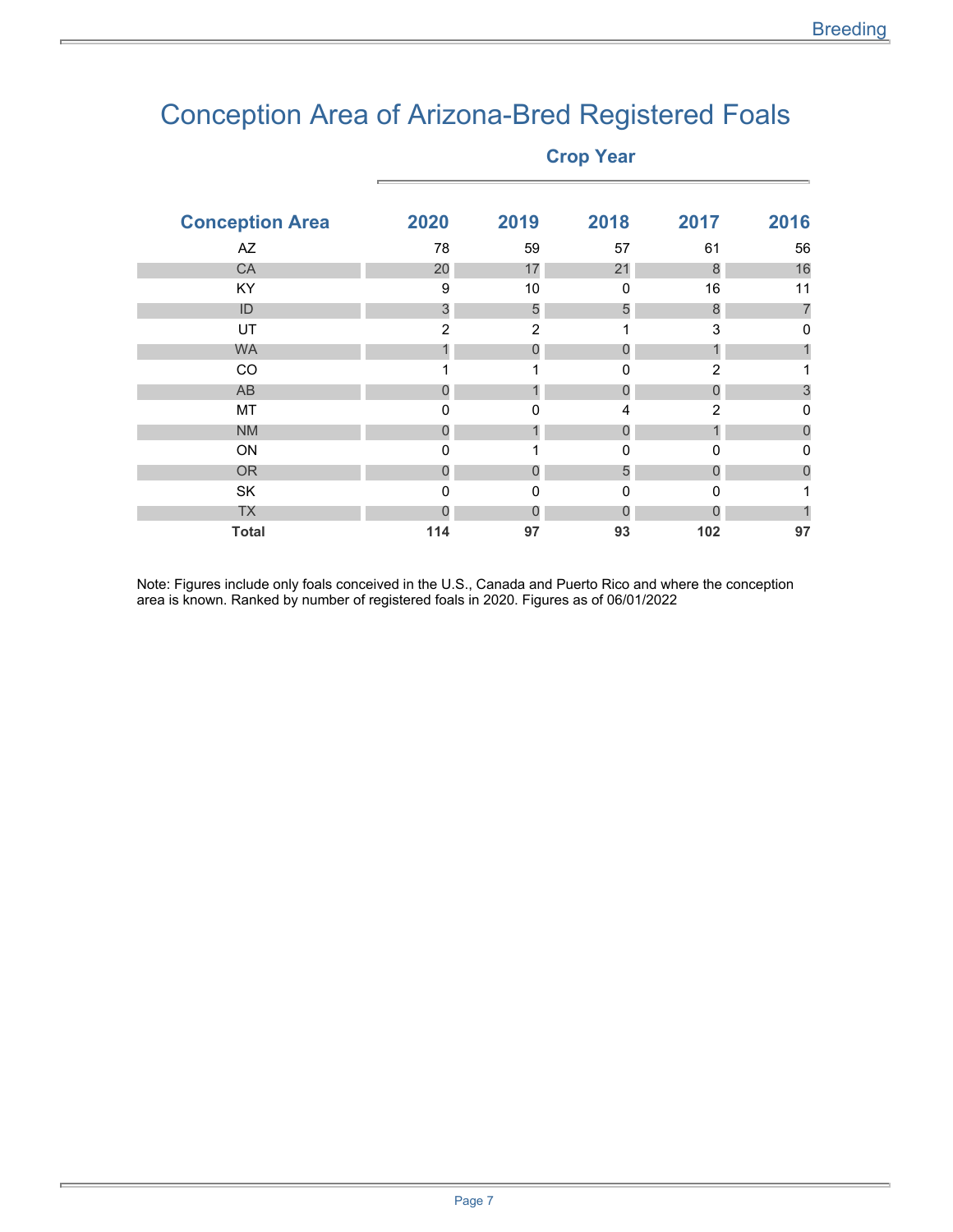

#### Arizona Racing Overview

| Year | <b>Races</b> | <b>Purses</b> | <b>Starters</b> | <b>Starts</b> | <b>Race</b><br><b>Days</b> | <b>Avg. Field</b><br><b>Size</b> | Avg.<br><b>Purse</b><br>per Race |
|------|--------------|---------------|-----------------|---------------|----------------------------|----------------------------------|----------------------------------|
| 2001 | 2,240        | 15,866,302    | 3,377           | 18,139        | 267                        | 8.1                              | 7,083                            |
| 2002 | 2,153        | 14,824,750    | 3,271           | 17,465        | 268                        | 8.1                              | 6,886                            |
| 2003 | 2,103        | 14,907,871    | 3,217           | 16,764        | 269                        | 8.0                              | 7,089                            |
| 2004 | 2,002        | 14, 182, 791  | 3,178           | 15,991        | 260                        | 8.0                              | 7,084                            |
| 2005 | 2,020        | 15,394,256    | 3,078           | 16,060        | 267                        | 8.0                              | 7,621                            |
| 2006 | 1,966        | 15,430,730    | 3,053           | 15,388        | 259                        | 7.8                              | 7,849                            |
| 2007 | 1,867        | 16,355,513    | 3,099           | 14,968        | 247                        | 8.0                              | 8,760                            |
| 2008 | 1,873        | 15,489,600    | 3,097           | 14,921        | 247                        | 8.0                              | 8,270                            |
| 2009 | 1,842        | 14,932,868    | 3,079           | 14,710        | 248                        | 8.0                              | 8,107                            |
| 2010 | 1,694        | 12,556,992    | 2,989           | 13,683        | 224                        | 8.1                              | 7,413                            |
| 2011 | 1,352        | 10,663,389    | 2,676           | 10,600        | 168                        | 7.8                              | 7,887                            |
| 2012 | 1,286        | 10,989,654    | 2,482           | 9,692         | 169                        | 7.5                              | 8,546                            |
| 2013 | 1,247        | 11,170,117    | 2,287           | 9,325         | 169                        | 7.5                              | 8,958                            |
| 2014 | 1,108        | 10,226,172    | 2,232           | 8,505         | 157                        | 7.7                              | 9,229                            |
| 2015 | 1,049        | 10,532,884    | 2,097           | 7,786         | 154                        | 7.4                              | 10,041                           |
| 2016 | 1,005        | 10,041,436    | 1,898           | 7,632         | 149                        | 7.6                              | 9,991                            |
| 2017 | 986          | 9,513,873     | 2,031           | 7,772         | 144                        | 7.9                              | 9,649                            |
| 2018 | 1,012        | 9,872,819     | 2,025           | 7,791         | 145                        | 7.7                              | 9,756                            |
| 2019 | 1,211        | 11,463,442    | 2,024           | 8,871         | 173                        | 7.3                              | 9,466                            |
| 2020 | 405          | 3,664,700     | 1,183           | 3,017         | 57                         | 7.4                              | 9,049                            |
| 2021 | 1,149        | 15,439,624    | 2,061           | 8,609         | 149                        | 7.5                              | 13,437                           |

Note: Purses represent all available money, including monies not won and returned to state breeder or other funds.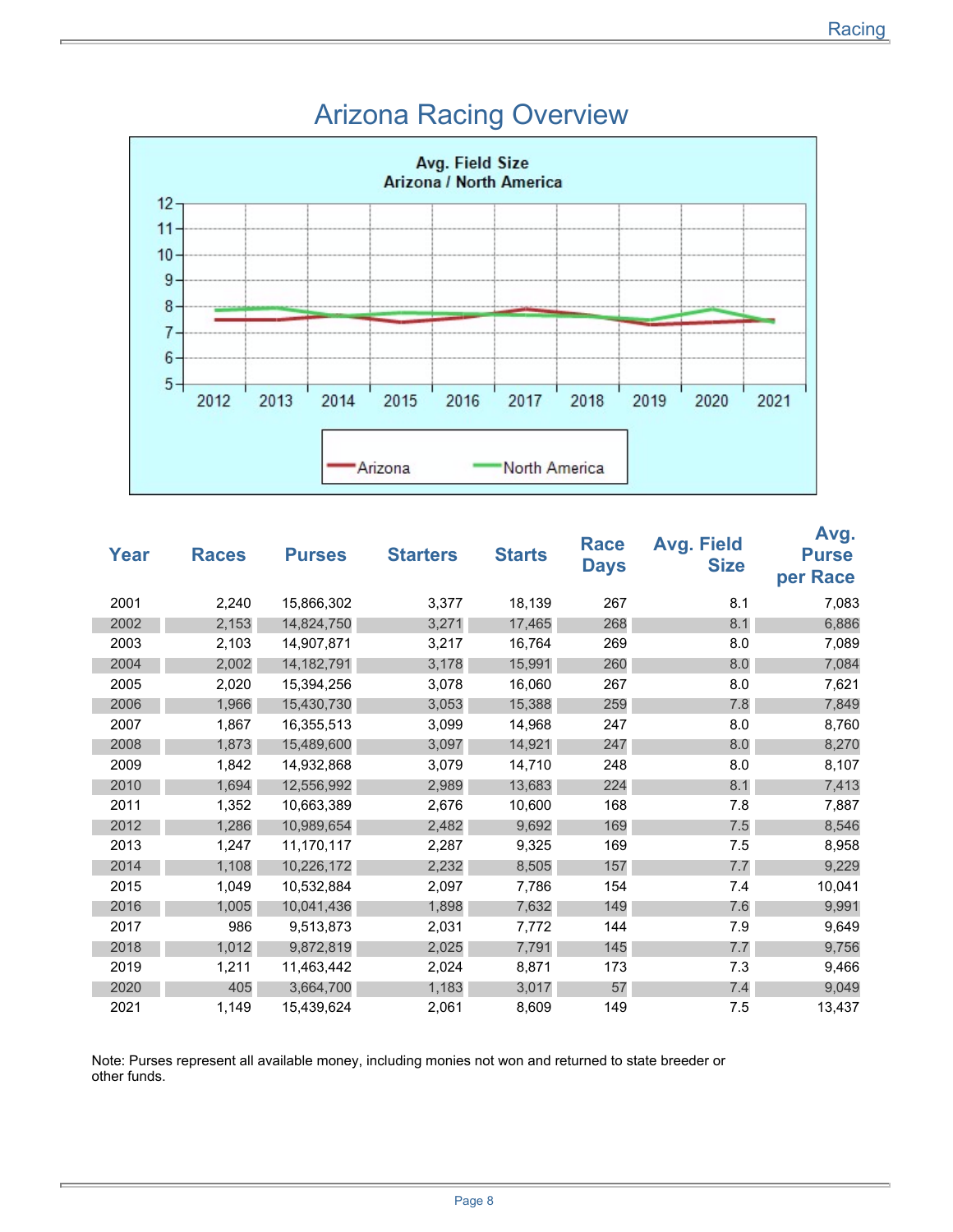

### Arizona-Bred Racing Statistics by Racing Year

| <b>Racing</b><br>Year | <b>Starters</b> | <b>Starts</b> | <b>Earnings</b> | <b>Avg. Earnings</b><br>per Starter | <b>Avg. Starts</b><br>per Starter |
|-----------------------|-----------------|---------------|-----------------|-------------------------------------|-----------------------------------|
| 2001                  | 665             | 4,237         | 4,400,112       | 6,617                               | 6.4                               |
| 2002                  | 609             | 3,884         | 3,973,851       | 6,525                               | 6.4                               |
| 2003                  | 607             | 3,815         | 4,008,701       | 6,604                               | 6.3                               |
| 2004                  | 585             | 3,771         | 3,961,851       | 6,772                               | 6.5                               |
| 2005                  | 571             | 3,701         | 3,866,140       | 6,771                               | 6.5                               |
| 2006                  | 574             | 3,711         | 3,955,550       | 6,891                               | 6.5                               |
| 2007                  | 604             | 3,731         | 4,230,048       | 7,003                               | 6.2                               |
| 2008                  | 572             | 3,473         | 4,039,928       | 7,063                               | 6.1                               |
| 2009                  | 574             | 3,411         | 4,580,102       | 7,979                               | 5.9                               |
| 2010                  | 508             | 2,779         | 3,139,691       | 6,180                               | 5.5                               |
| 2011                  | 434             | 2,372         | 2,947,214       | 6,791                               | 5.5                               |
| 2012                  | 419             | 2,560         | 3,519,932       | 8,401                               | 6.1                               |
| 2013                  | 424             | 2,587         | 3,955,209       | 9,328                               | 6.1                               |
| 2014                  | 379             | 2,454         | 3,904,599       | 10,302                              | 6.5                               |
| 2015                  | 322             | 2,086         | 3,410,206       | 10,591                              | 6.5                               |
| 2016                  | 293             | 1,720         | 2,811,265       | 9,595                               | 5.9                               |
| 2017                  | 275             | 1,515         | 2,580,389       | 9,383                               | 5.5                               |
| 2018                  | 252             | 1,490         | 2,685,386       | 10,656                              | 5.9                               |
| 2019                  | 242             | 1,559         | 2,704,415       | 11,175                              | 6.4                               |
| 2020                  | 195             | 812           | 1,176,393       | 6,033                               | 4.2                               |
| 2021                  | 223             | 1,410         | 3,383,917       | 15,175                              | 6.3                               |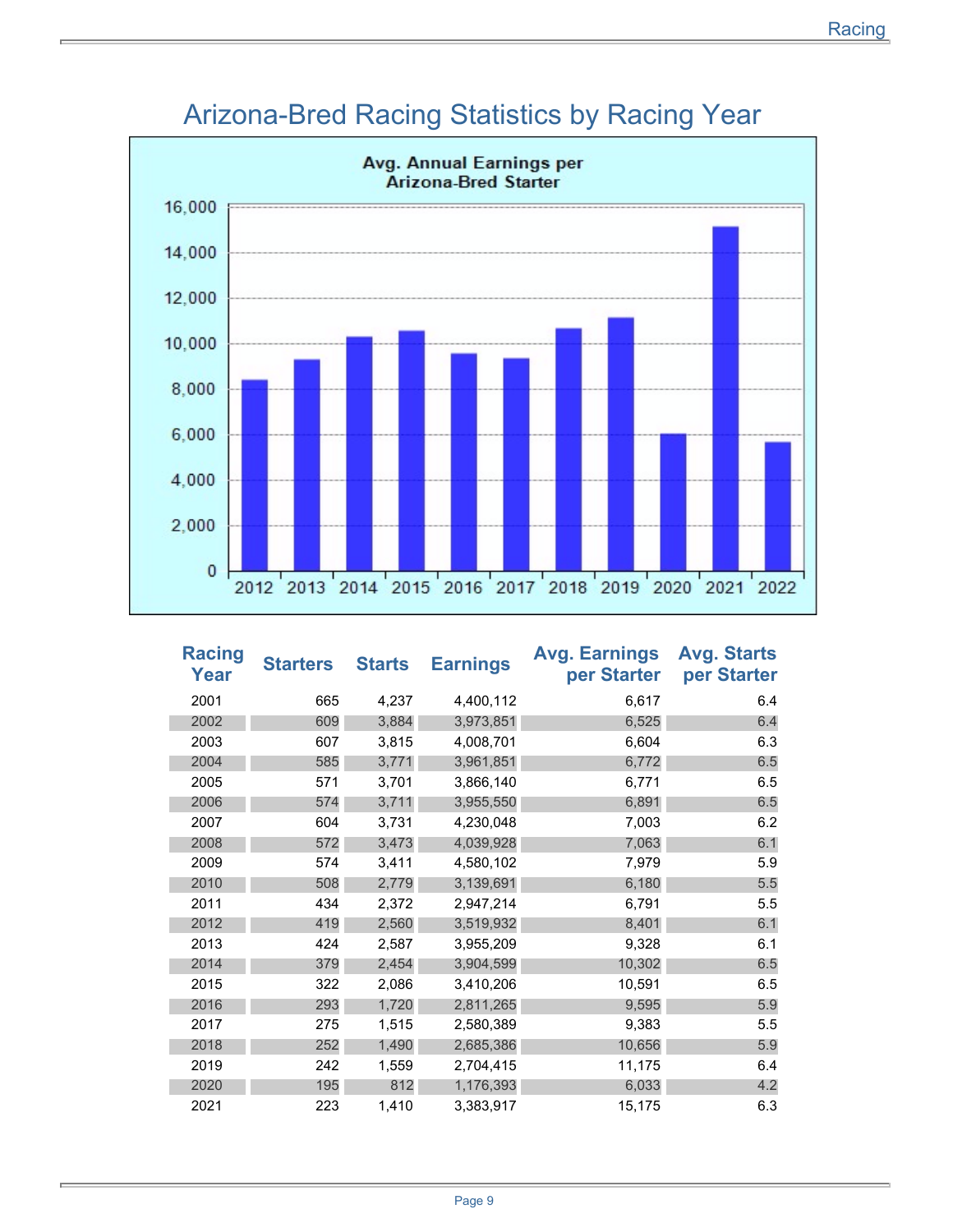## Arizona-Bred Racing Statistics by Foaling Year

| <b>Foaling</b><br>Year | Reg.<br><b>Foals</b> | <b>Starters</b> | <b>Lifetime</b><br><b>Starts</b> | <b>Lifetime</b><br><b>Earnings</b> | <b>Avg. Earnings</b><br>per Starter | <b>Avg. Starts</b><br>per Starter |
|------------------------|----------------------|-----------------|----------------------------------|------------------------------------|-------------------------------------|-----------------------------------|
| 2000                   | 340                  | 202             | 3,474                            | 3,674,147                          | 18,189                              | 17.2                              |
| 2001                   | 350                  | 231             | 4,268                            | 4,862,103                          | 21,048                              | 18.5                              |
| 2002                   | 314                  | 185             | 3,131                            | 2,752,705                          | 14,879                              | 16.9                              |
| 2003                   | 357                  | 199             | 3,496                            | 3,708,656                          | 18,636                              | 17.6                              |
| 2004                   | 360                  | 207             | 3,072                            | 2,968,303                          | 14,340                              | 14.8                              |
| 2005                   | 381                  | 228             | 3,179                            | 4,182,576                          | 18,345                              | 13.9                              |
| 2006                   | 363                  | 205             | 2,732                            | 3,619,586                          | 17,657                              | 13.3                              |
| 2007                   | 335                  | 185             | 2,726                            | 4,060,830                          | 21,950                              | 14.7                              |
| 2008                   | 298                  | 166             | 2,715                            | 3,399,936                          | 20,482                              | 16.4                              |
| 2009                   | 257                  | 159             | 2,356                            | 3,242,962                          | 20,396                              | 14.8                              |
| 2010                   | 202                  | 130             | 2,019                            | 3,594,624                          | 27,651                              | 15.5                              |
| 2011                   | 228                  | 142             | 2,341                            | 4,190,859                          | 29,513                              | 16.5                              |
| 2012                   | 168                  | 92              | 1,126                            | 1,902,499                          | 20,679                              | 12.2                              |
| 2013                   | 128                  | 81              | 805                              | 1,666,045                          | 20,568                              | 9.9                               |
| 2014                   | 124                  | 73              | 762                              | 1,409,725                          | 19,311                              | 10.4                              |
| 2015                   | 118                  | 76              | 619                              | 1,484,470                          | 19,533                              | 8.1                               |
| 2016                   | 98                   | 62              | 546                              | 1,154,431                          | 18,620                              | 8.8                               |
| 2017                   | 102                  | 60              | 320                              | 692,597                            | 11,543                              | 5.3                               |
| 2018                   | 93                   | 52              | 366                              | 1,097,953                          | 21,114                              | 7.0                               |
| 2019                   | 97                   | 52              | 243                              | 1,448,003                          | 27,846                              | 4.7                               |
| 2020                   | 114                  | 4               | 7                                | 45,469                             | 11,367                              | 1.8                               |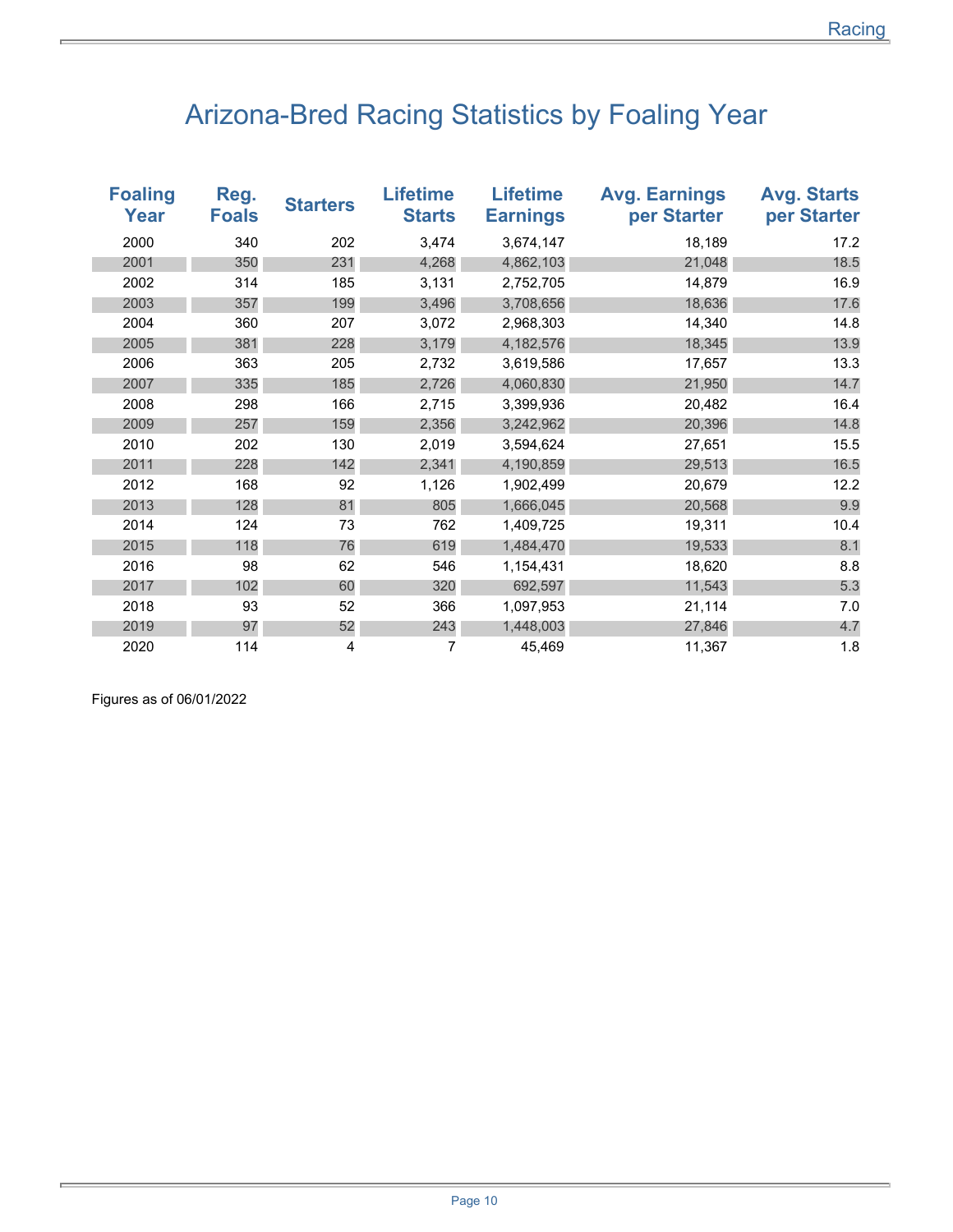

#### Arizona-Bred Starters and Starts: In-State/Out-of-State

| <b>Foaling</b><br><b>Year</b> | <b>Total</b><br><b>Starters</b> | <b>In-State</b><br><b>Starters</b> | Pct. of<br><b>In-State</b><br><b>Starters</b> | <b>Total</b><br><b>Starts</b> | <b>In-State</b><br><b>Starts</b> | Pct. of<br><b>In-State</b><br><b>Starts</b> |
|-------------------------------|---------------------------------|------------------------------------|-----------------------------------------------|-------------------------------|----------------------------------|---------------------------------------------|
| 2000                          | 202                             | 195                                | 96.5                                          | 3,474                         | 2,867                            | 82.5                                        |
| 2001                          | 231                             | 217                                | 93.9                                          | 4,268                         | 3,270                            | 76.6                                        |
| 2002                          | 185                             | 168                                | 90.8                                          | 3,131                         | 2,470                            | 78.9                                        |
| 2003                          | 199                             | 188                                | 94.5                                          | 3,496                         | 2,752                            | 78.7                                        |
| 2004                          | 207                             | 195                                | 94.2                                          | 3,072                         | 2,627                            | 85.5                                        |
| 2005                          | 228                             | 204                                | 89.5                                          | 3,179                         | 2,421                            | 76.2                                        |
| 2006                          | 205                             | 185                                | 90.2                                          | 2,732                         | 2,112                            | 77.3                                        |
| 2007                          | 185                             | 170                                | 91.9                                          | 2,726                         | 2,051                            | 75.2                                        |
| 2008                          | 166                             | 149                                | 89.8                                          | 2,715                         | 1,797                            | 66.2                                        |
| 2009                          | 159                             | 130                                | 81.8                                          | 2,356                         | 1,394                            | 59.2                                        |
| 2010                          | 130                             | 115                                | 88.5                                          | 2,019                         | 1,154                            | 57.2                                        |
| 2011                          | 142                             | 121                                | 85.2                                          | 2,341                         | 1,266                            | 54.1                                        |
| 2012                          | 92                              | 85                                 | 92.4                                          | 1,126                         | 710                              | 63.1                                        |
| 2013                          | 81                              | 69                                 | 85.2                                          | 805                           | 469                              | 58.3                                        |
| 2014                          | 69                              | 59                                 | 85.5                                          | 587                           | 382                              | 65.1                                        |
| 2015                          | 76                              | 68                                 | 89.5                                          | 619                           | 386                              | 62.4                                        |
| 2016                          | 62                              | 56                                 | 90.3                                          | 546                           | 456                              | 83.5                                        |
| 2017                          | 60                              | 43                                 | 71.7                                          | 320                           | 167                              | 52.2                                        |
| 2018                          | 52                              | 42                                 | 80.8                                          | 366                           | 254                              | 69.4                                        |
| 2019                          | 52                              | 45                                 | 86.5                                          | 243                           | 182                              | 74.9                                        |
| 2020                          | 4                               | 4                                  | 100.0                                         | 7                             | 7                                | 100.0                                       |

Note: In-state starters include any Thoroughbred that made at least one start in its native state.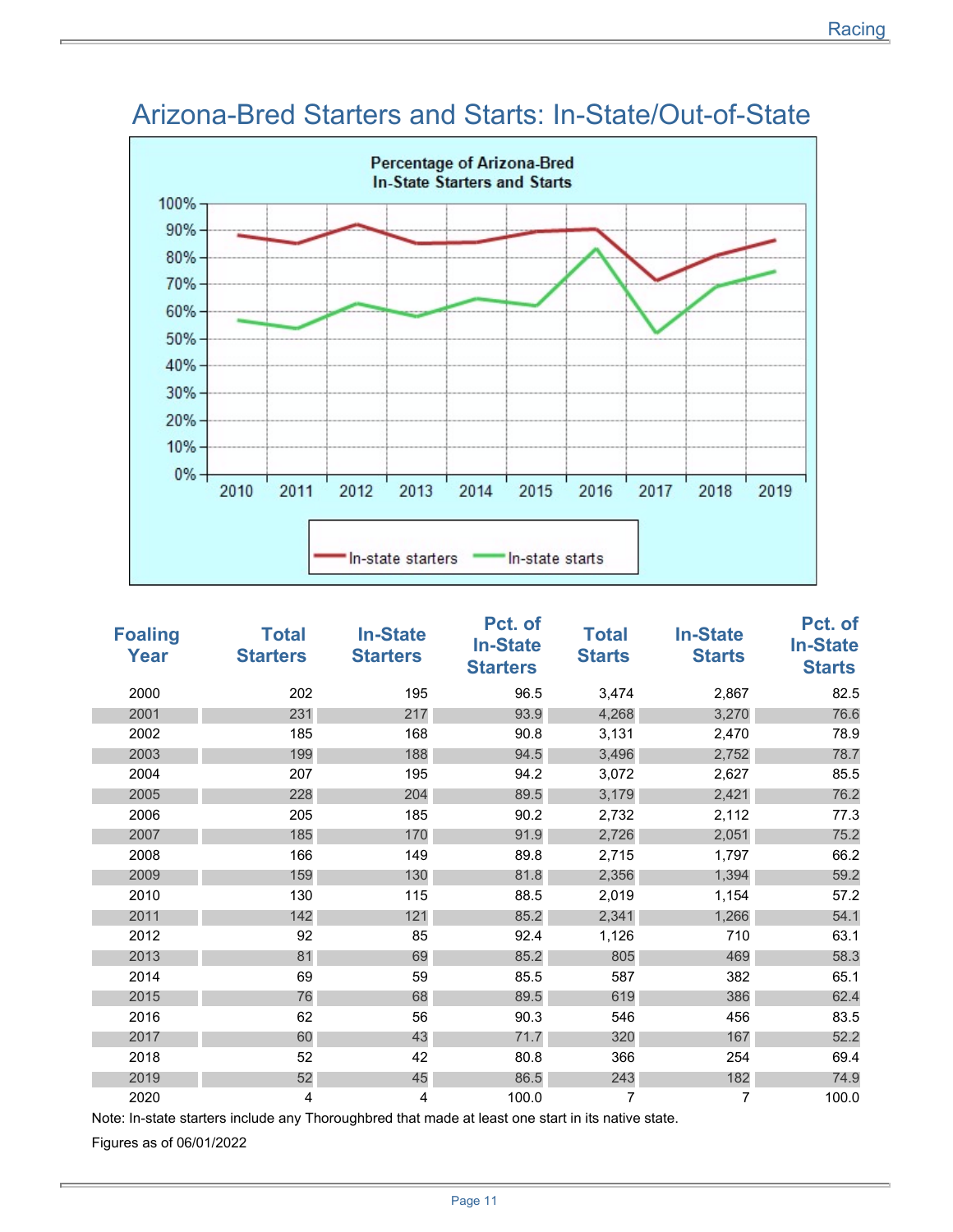### Percentage of Arizona-Bred Earnings by Racing Area

| <b>Racing Area</b> | 2021     | 2020   | 2019     | 2018     | 2017     |
|--------------------|----------|--------|----------|----------|----------|
| AZ                 | 66.02%   | 31.93% | 69.41%   | 46.96%   | 45.63%   |
| CA                 | 5.57%    | 9.70%  | 6.83%    | 15.45%   | 25.26%   |
| <b>MN</b>          | 5.52%    | 6.53%  | 2.04%    | 7.68%    | 2.83%    |
| IA                 | 4.27%    | 4.58%  | 0.34%    | 2.83%    | 1.74%    |
| <b>NM</b>          | 4.04%    | 10.81% | 4.80%    | 5.36%    | 3.93%    |
| KY                 | 2.94%    | 0.69%  | 0.12%    | 0.20%    | 0.01%    |
| MB                 | 1.28%    | 1.78%  | 0.77%    | 1.47%    | 2.25%    |
| IN                 | 1.19%    | 0.80%  | 0.27%    | 0.02%    | 0.00%    |
| CO                 | 1.15%    | 9.58%  | 3.32%    | 6.05%    | 4.98%    |
| DE                 | 0.88%    | 0.01%  | 0.03%    | 0.35%    | $0.00\%$ |
| <b>FL</b>          | 0.80%    | 0.65%  | 0.36%    | 0.46%    | $0.00\%$ |
| OK                 | 0.74%    | 3.41%  | 0.27%    | 0.00%    | 0.24%    |
| <b>WA</b>          | 0.70%    | 2.91%  | 1.59%    | 2.07%    | 1.10%    |
| AB                 | 0.68%    | 0.81%  | 0.70%    | 1.09%    | 1.09%    |
| NE                 | 0.66%    | 2.51%  | 0.32%    | 0.01%    | 1.12%    |
| OR                 | 0.64%    | 2.44%  | 0.33%    | 0.33%    | 0.41%    |
| LA                 | 0.57%    | 0.15%  | 0.00%    | 0.71%    | 0.25%    |
| PA                 | 0.50%    | 0.41%  | 1.66%    | 2.06%    | 2.02%    |
| <b>MD</b>          | 0.27%    | 0.00%  | 0.00%    | 0.00%    | 0.08%    |
| OH                 | 0.25%    | 0.59%  | 0.73%    | 0.86%    | 1.13%    |
| <b>ND</b>          | 0.23%    | 0.13%  | 0.15%    | 0.09%    | 0.17%    |
| <b>WY</b>          | 0.19%    | 1.99%  | 0.93%    | 0.94%    | 0.62%    |
| <b>NJ</b>          | 0.17%    | 0.00%  | 0.00%    | 0.05%    | 0.08%    |
| <b>MT</b>          | 0.16%    | 0.00%  | 0.17%    | 0.01%    | 0.01%    |
| IL                 | 0.16%    | 4.27%  | 1.74%    | 1.89%    | 0.86%    |
| NY                 | 0.09%    | 0.85%  | 1.91%    | 0.62%    | 0.50%    |
| <b>NV</b>          | 0.08%    | 0.00%  | 0.26%    | 0.23%    | 0.26%    |
| <b>TX</b>          | 0.07%    | 0.47%  | 0.00%    | 0.02%    | 0.39%    |
| ON                 | 0.01%    | 1.60%  | 0.00%    | 0.14%    | 0.00%    |
| BC                 | 0.00%    | 0.00%  | 0.00%    | 0.50%    | $0.00\%$ |
| WV                 | 0.00%    | 0.19%  | 0.34%    | 0.20%    | 1.13%    |
| <b>AR</b>          | 0.00%    | 0.00%  | 0.00%    | 0.24%    | 0.00%    |
| ID                 | $0.00\%$ | 0.07%  | 0.03%    | 0.07%    | 0.06%    |
| MI                 | 0.00%    | 0.00%  | 0.00%    | $0.00\%$ | 0.14%    |
| VA                 | $0.00\%$ | 0.00%  | $0.00\%$ | 0.02%    | 0.00%    |
| <b>PR</b>          | 0.00%    | 0.00%  | 0.13%    | 0.55%    | 1.17%    |
| SK                 | 0.00%    | 0.00%  | 0.30%    | 0.30%    | 0.41%    |

#### **Racing Year**

Ranked by percentage of total earnings in 2021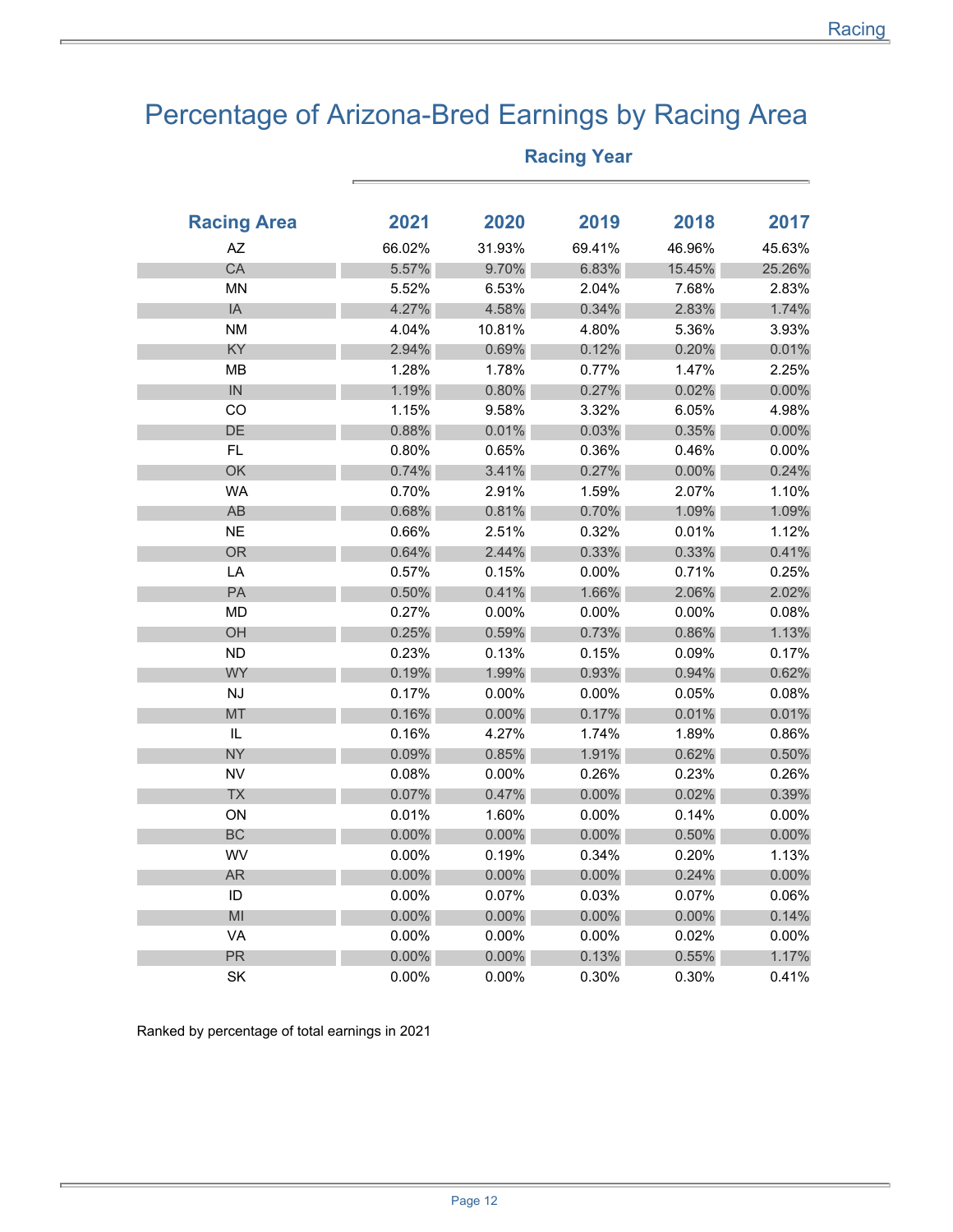

### Auction Results for Arizona-Bred Weanlings

| <b>Sale</b><br>Year | # Sold         | Pct.<br><b>Change</b> | <b>Gross</b><br><b>Sales</b> | Pct.<br><b>Change</b> | Avg.<br><b>Price</b> | Pct.<br><b>Change</b> | <b>Median</b><br><b>Price</b> | Pct.<br><b>Change</b> |
|---------------------|----------------|-----------------------|------------------------------|-----------------------|----------------------|-----------------------|-------------------------------|-----------------------|
| 2001                | 4              | 0.0                   | 6,700                        | 0.0                   | 1,675                | 0.0                   | 1,200                         | 0.0                   |
| 2002                | 3              | $-25.0$               | 9,200                        | 37.3                  | 3,067                | 83.1                  | 1,200                         | 0.0                   |
| 2003                | 2              | $-33.3$               | 4,500                        | $-51.1$               | 2,250                | $-26.6$               | 2,250                         | 87.5                  |
| 2004                | 3              | 50.0                  | 10,700                       | 137.8                 | 3,567                | 58.5                  | 2,000                         | $-11.1$               |
| 2005                | $\overline{2}$ | $-33.3$               | 13,200                       | 23.4                  | 6,600                | 85.0                  | 6,600                         | 230.0                 |
| 2006                | 9              | 350.0                 | 10,200                       | $-22.7$               | 1,133                | $-82.8$               | 1,000                         | $-84.9$               |
| 2007                |                | $-88.9$               | 800                          | $-92.2$               | 800                  | $-29.4$               | 800                           | $-20.0$               |
| 2008                | $\overline{4}$ | 300.0                 | 8,400                        | 950.0                 | 2,100                | 162.5                 | 325                           | $-59.4$               |
| 2009                |                | $-75.0$               | 800                          | $-90.5$               | 800                  | $-61.9$               | 800                           | 146.2                 |
| 2010                | 2              | 100.0                 | 7,900                        | 887.5                 | 3,950                | 393.8                 | 3,950                         | 393.8                 |
| 2011                |                | $-50.0$               | 300                          | $-96.2$               | 300                  | $-92.4$               | 300                           | $-92.4$               |
| 2012                | $\overline{0}$ | 0.0                   | $\overline{0}$               | 0.0                   | $\overline{0}$       | 0.0                   | $\Omega$                      | 0.0                   |
| 2013                | 0              | 0.0                   | 0                            | 0.0                   | 0                    | 0.0                   | $\Omega$                      | 0.0                   |
| 2014                | 1              | 0.0                   | 3,700                        | 0.0                   | 3,700                | 0.0                   | 3,700                         | 0.0                   |
| 2015                | 0              | 0.0                   | 0                            | 0.0                   | 0                    | 0.0                   | $\mathbf{0}$                  | 0.0                   |
| 2016                |                | 0.0                   | 4,000                        | 0.0                   | 4,000                | 0.0                   | 4,000                         | 0.0                   |
| 2017                |                | 0.0                   | 2,500                        | $-37.5$               | 2,500                | $-37.5$               | 2,500                         | $-37.5$               |
| 2018                | $\mathbf 0$    | 0.0                   | $\overline{0}$               | 0.0                   | $\Omega$             | 0.0                   | $\Omega$                      | 0.0                   |
| 2019                | 0              | 0.0                   | 0                            | 0.0                   | 0                    | 0.0                   | 0                             | 0.0                   |
| 2020                | 1              | 0.0                   | 1,700                        | 0.0                   | 1,700                | 0.0                   | 1,700                         | 0.0                   |
| 2021                | 0              | 0.0                   | 0                            | 0.0                   | 0                    | 0.0                   | $\mathbf{0}$                  | 0.0                   |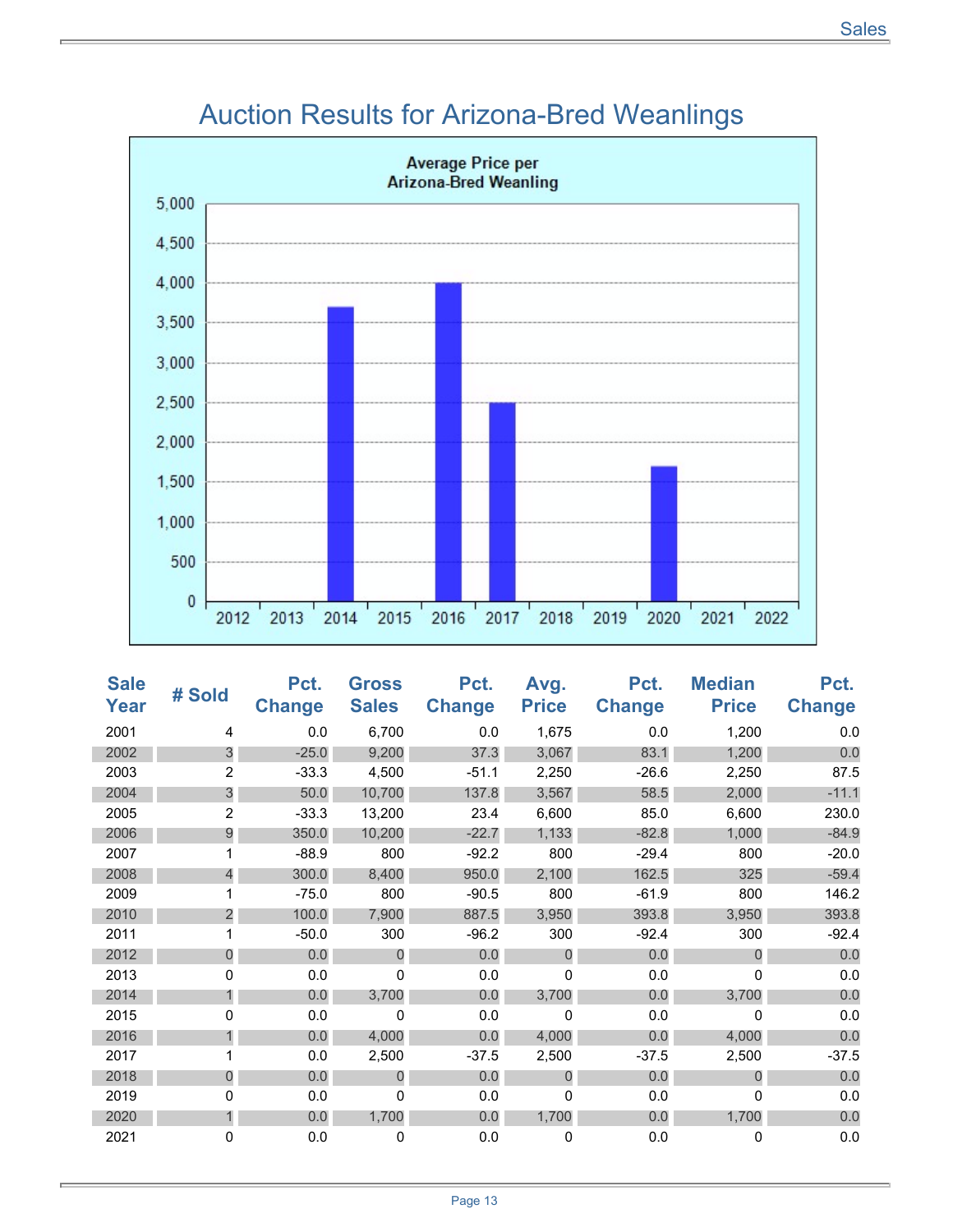

### Auction Results for Arizona-Bred Yearlings

| <b>Sale</b><br>Year | # Sold | Pct.<br><b>Change</b> | <b>Gross</b><br><b>Sales</b> | Pct.<br><b>Change</b> | Avg.<br><b>Price</b> | Pct.<br><b>Change</b> | <b>Median</b><br><b>Price</b> | Pct.<br><b>Change</b> |
|---------------------|--------|-----------------------|------------------------------|-----------------------|----------------------|-----------------------|-------------------------------|-----------------------|
| 2001                | 52     | 0.0                   | 369,400                      | 0.0                   | 7,104                | 0.0                   | 4,000                         | 0.0                   |
| 2002                | 56     | 7.7                   | 280,300                      | $-24.1$               | 5,005                | $-29.6$               | 3,500                         | $-12.5$               |
| 2003                | 44     | $-21.4$               | 252,300                      | $-10.0$               | 5,734                | 14.6                  | 4,000                         | 14.3                  |
| 2004                | 67     | 52.3                  | 428,000                      | 69.6                  | 6,388                | 11.4                  | 3,200                         | $-20.0$               |
| 2005                | 36     | $-46.3$               | 342,800                      | $-19.9$               | 9,522                | 49.1                  | 6,500                         | 103.1                 |
| 2006                | 66     | 83.3                  | 415,800                      | 21.3                  | 6,300                | $-33.8$               | 3,100                         | $-52.3$               |
| 2007                | 77     | 16.7                  | 328,150                      | $-21.1$               | 4,262                | $-32.4$               | 2,500                         | $-19.4$               |
| 2008                | 42     | $-45.5$               | 203,400                      | $-38.0$               | 4,843                | 13.6                  | 2,350                         | $-6.0$                |
| 2009                | 37     | $-11.9$               | 237,700                      | 16.9                  | 6,424                | 32.7                  | 3,500                         | 48.9                  |
| 2010                | 45     | 21.6                  | 185,200                      | $-22.1$               | 4,116                | $-35.9$               | 2,700                         | $-22.9$               |
| 2011                | 45     | 0.0                   | 310,050                      | 67.4                  | 6,890                | 67.4                  | 3,000                         | 11.1                  |
| 2012                | 55     | 22.2                  | 343,750                      | 10.9                  | 6,250                | $-9.3$                | 2,700                         | $-10.0$               |
| 2013                | 33     | $-40.0$               | 171,200                      | $-50.2$               | 5,188                | $-17.0$               | 2,500                         | $-7.4$                |
| 2014                | 43     | 30.3                  | 340,100                      | 98.7                  | 7,909                | 52.5                  | 5,200                         | 108.0                 |
| 2015                | 37     | $-14.0$               | 324,700                      | $-4.5$                | 8,776                | 11.0                  | 5,000                         | $-3.9$                |
| 2016                | 31     | $-16.2$               | 329,100                      | 1.4                   | 10,616               | 21.0                  | 4,500                         | $-10.0$               |
| 2017                | 30     | $-3.2$                | 277,400                      | $-15.7$               | 9,247                | $-12.9$               | 5,500                         | 22.2                  |
| 2018                | 31     | 3.3                   | 361,500                      | 30.3                  | 11,661               | 26.1                  | 4,000                         | $-27.3$               |
| 2019                | 23     | $-25.8$               | 160,500                      | $-55.6$               | 6,978                | $-40.2$               | 3,700                         | $-7.5$                |
| 2020                | 26     | 13.0                  | 180,300                      | 12.3                  | 6,935                | $-0.6$                | 5,000                         | 35.1                  |
| 2021                | 36     | 38.5                  | 531,100                      | 194.6                 | 14,753               | 112.7                 | 10,000                        | 100.0                 |